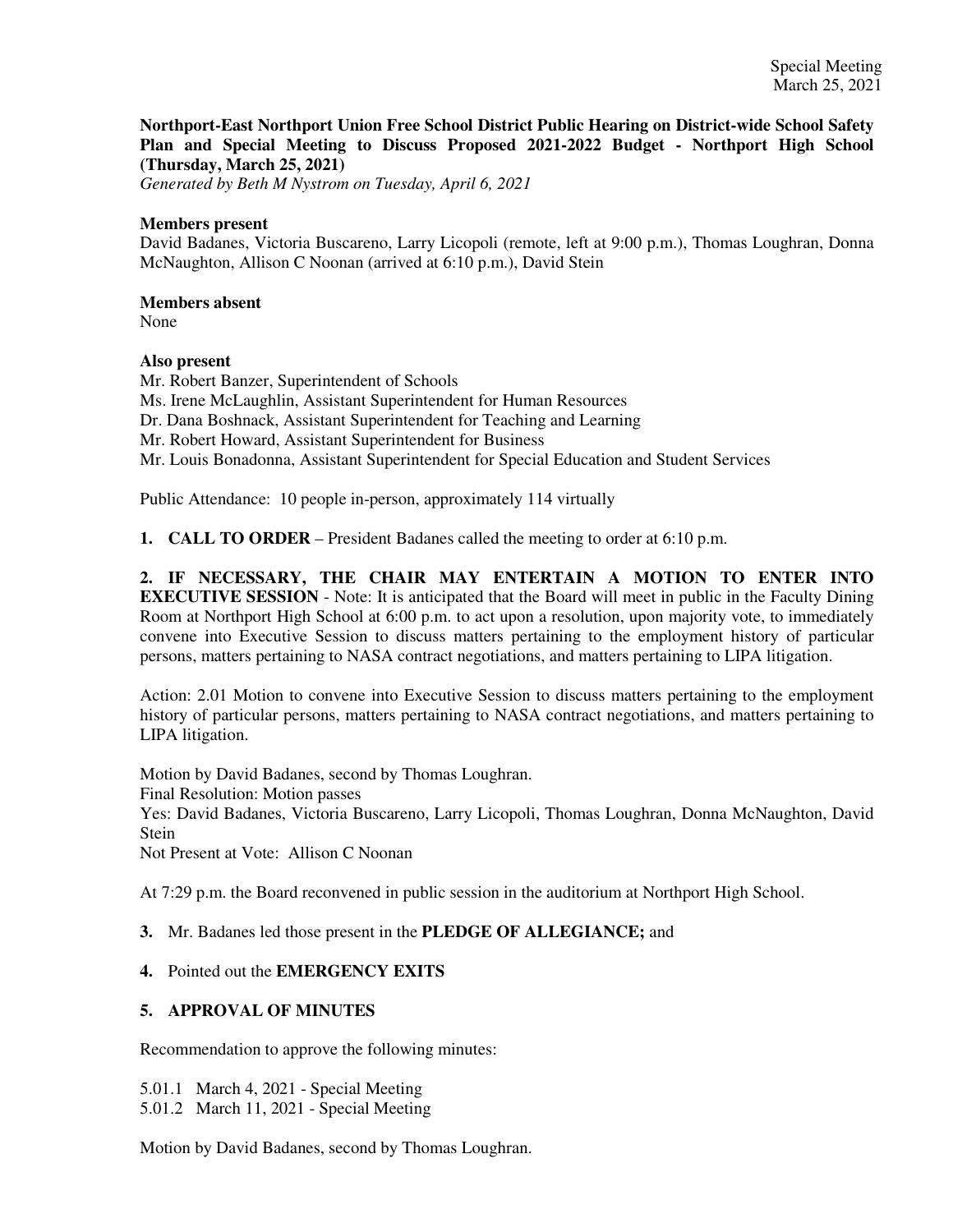Final Resolution: Motion Passes

Yes: David Badanes, Victoria Buscareno, Larry Licopoli, Thomas Loughran, Donna McNaughton, Allison C Noonan, David Stein

### **6. STUDENT AND STAFF RECOGNITION/ANNOUNCEMENTS FROM THE SUPERINTENDENT OF SCHOOLS**

Mr. Robert Banzer, Superintendent of Schools, stated that the Northport High School Mock Trial Team earned back to back Suffolk County Championships. The venue was held virtually. Mr. Banzer stated that the preparation, time and ability to think on their feet was awe-inspiring. Mr. Banzer congratulated the teachers and the mock trial members.

Information: 6.01 School Closure Advisory Task Force Update

Dr. Dana Boshnack, Assistant Superintendent for Teaching and Learning, stated that the committee held their 5th meeting on Tuesday. The focus of the meeting was on social emotional learning and transitions. The meeting began with prior questions, which are submitted by committee members anonymously, and answered at every meeting. Mr. Lou Bonadonna, Assistant Superintendent for Special Education, and Ms. Shannon Dantuono, Director of Student Support Services, presented at the meeting.

Mr. Bonadonna stated that they were also joined by the six elementary school principals. They shared examples of initiatives they would be implementing moving forward. Ms. Dantuono spoke about focusing on resiliency, relationships and routines. The principals gave examples of support at the building levels and what the next steps would be to support the  $5<sup>th</sup>$  and  $6<sup>th</sup>$  graders going into the middle school.

Dr. Boshnack stated that the committee wants to make sure students have support with regards to nurses and counselors.

Ms. McLaughlin, Assistant Superintendent for Human Resources, stated that the required components of the educational impact statement were reviewed with the committee. The EIS will include a background and overview, review of task force committee meetings including feedback that came out of larger group discussions with questions and answers regarding the presentations as well as after breakout sessions. Ms. McLaughlin stated that the minutes are extremely comprehensive. The next part will be a final summary of the EIS which is a high level overview of all the work. The majority of what will be included in the appendices are the presentations, minutes, discussion pieces, components of the future study committee which includes a lot of data that the committee has reviewed.

Dr. Boshnack stated they are adding another meeting to wrap up the discussion and to have Mr. Robert Howard, Assistant Superintendent for Business, back for questions and a final cost analysis about transportation, and the two middle school principals to talk about arrival and dismissal.

### **7. PUBLIC HEARING ON DISTRICT-WIDE SCHOOL SAFETY PLAN**

Discussion: 7.01 Public Hearing on District-wide School Safety Plan - Opportunity for public comment regarding the District-wide School Safety Plan

Superintendent Banzer stated that every year the district is required to submit a district-wide school safety plan for review.

Ms. McLaughlin stated that the district-wide school safety team, appointed at the annual reorganization meeting, reviews the district-wide emergency management plan. Governor Cuomo requested that districts add three components to the plan, specifically in regards to COVID. The continuity of operations plan was in the original plan, and continuity of instruction plan and appendix are about the response to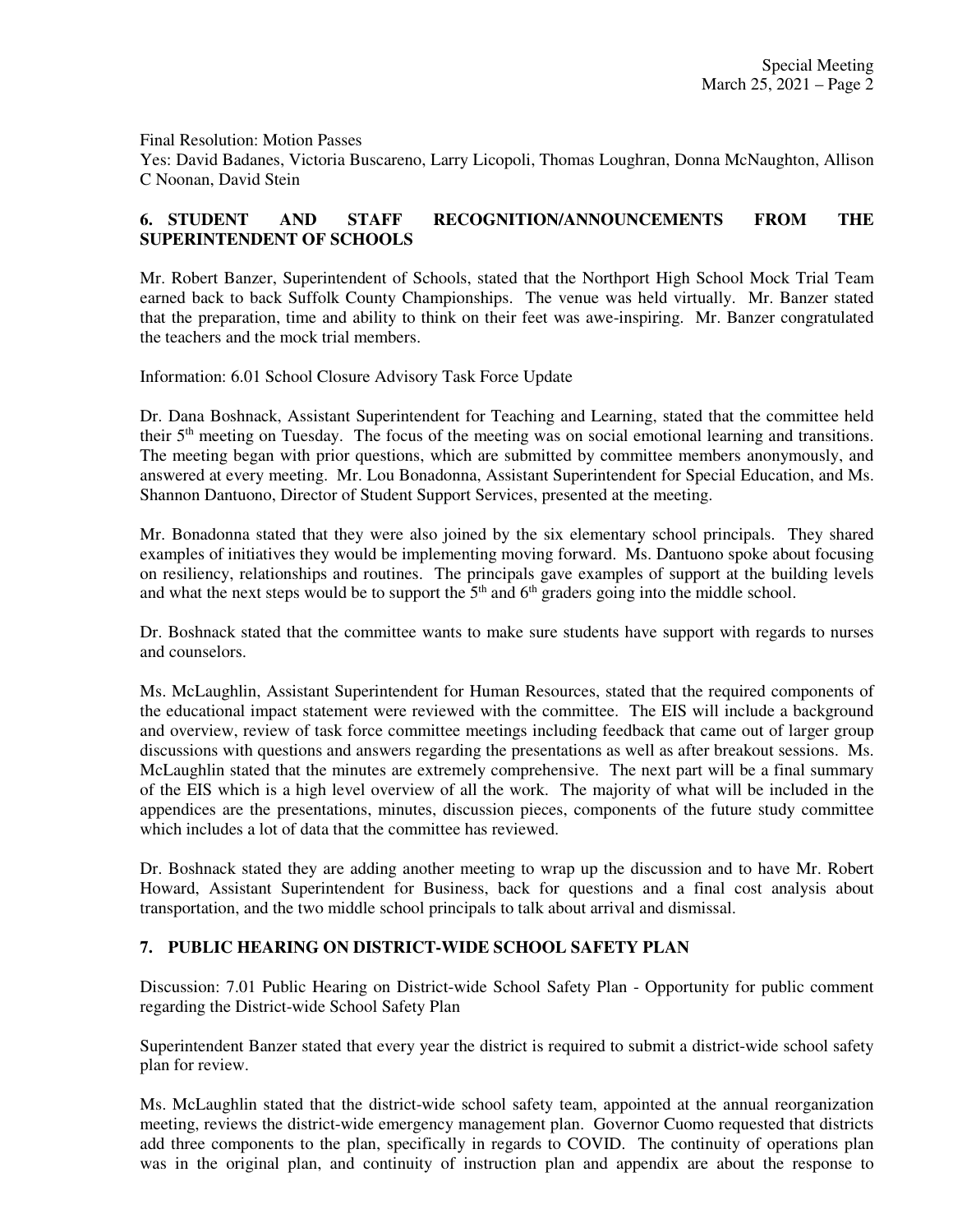infectious disease. The revisions were made to the plan and shared with the district-wide emergency management team and there was a requirement to share it with all unit members and presidents. The addendum has to be filed with the state by April  $1<sup>st</sup>$ .

There was a Board discussion regarding the opportunity to revise the plan, the emergency plan being enacted once the district was instructed to close down, and the education of homeless children.

Name Comment Nicole Raganella Asked about the door ajar full implementation, anonymous reporting, attendance of Director of Security at drills, the threat assessment team, mental health staff, stop the bleed training, and background checks on veteran teachers,

### **8. DISCUSSION OF SUPERINTENDENT'S PROPOSED 2021-2022 BUDGET**

Discussion: 8.01 Discussion of Revenue, Fund Balance, Reserves

Mr. Robert Howard, Assistant Superintendent for Business, presented the Revenue, Fund Balance and Reserves.



### Mission:

Educate, inspire and empower all students to pursue their aspirations and contribute as responsible members of society.

Vision:

Excellence in all areas without exception.

### Core values & beliefs:

- Students are our first priority.
- Everyone can learn and grow.
- · Students, families, staff and community are essential partners.
- We collaborate in a spirit of trust to make thoughtful and informed decisions.
- We value creativity and innovation.
- . We challenge and support the whole child.
- . We embrace the uniqueness of every student.
- . We treat everyone with dignity, empathy and respect.
- We provide a safe, secure and supportive environment.
- We use district resources effectively and responsibly.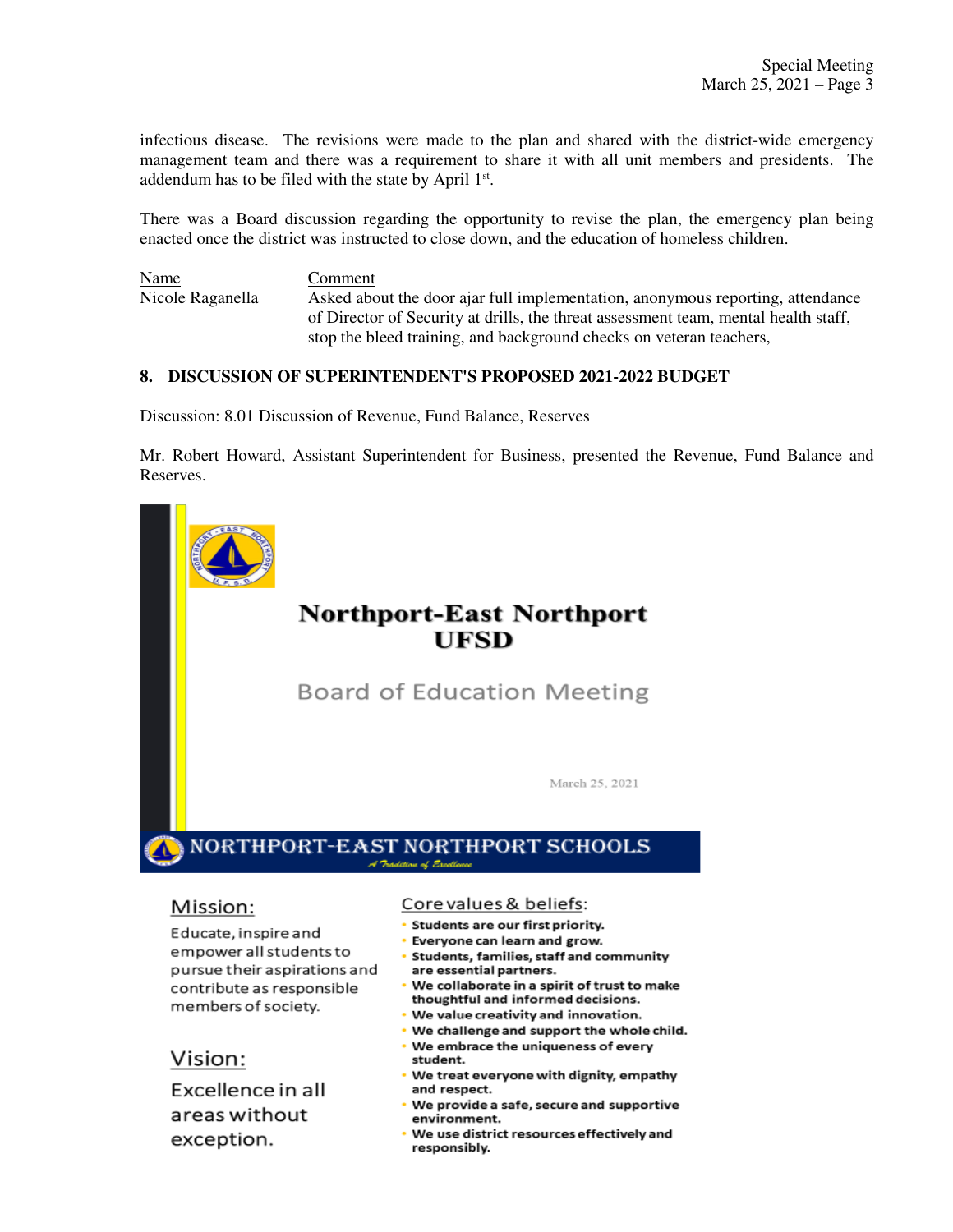# **Financial Considerations**

- Future state aid may be unreliable putting more stress on the local tax levy
- 2020-2021 budget had a 0% tax levy
- Contracts and unfunded mandates continue to increase costs ٠ to the district
- School closure plan allows district to realize significant savings,  $\bullet$ fund all contractual and mandated cost increases, enhance instructional program and be tax cap compliant
- . Increase funding to the capital fund will serve two functions
	- Allow the district to staff the two closed buildings with the minimum staff needed to reopen and or support alternative learning models that may be required due to COVID-19
	- Fund capital projects like Roof & HVAC Replacements

### **REVENUE**

| <b>CATEGORY</b>        | 2020-21       | <b>PROPOSED*</b><br>2021-22 | <b>S CHANGE</b> | <sup>4</sup> 6 CHANGE |
|------------------------|---------------|-----------------------------|-----------------|-----------------------|
| <b>TAX LEVY</b>        | \$149,717,642 | \$151,672,981               | \$1,955,339     | 1.31%                 |
| <b>STATE AID</b>       | \$15.939.423  | \$16,096,546                | \$157.123       | 0.99%                 |
| ASSIGNED FUND BALANCE  | \$4,391,473   | \$2,300,000                 | (52.091.473)    | $-47.63%$             |
| <b>USE OF RESERVES</b> | \$336,721     | \$336,721                   | S0              | 0.00%                 |
| MISC. REVENUE          | \$2,367,500   | \$4,298,500                 | \$1,931,000     | 81.56%                |
| <b>TOTAL</b>           | \$172,752,759 | \$174,704,748               | \$1,951,989     | 1.13%                 |

### Use of Reserves

| <b>Reserve Allocation</b> | Amount    |
|---------------------------|-----------|
| Worker's Comp             | \$140,000 |
| Unemployment              | \$5.000   |
| <b>ERS Reserve</b>        | \$141,721 |
| EBALR                     | \$50,000  |
| <b>TOTAL</b>              | \$336,721 |

### **State Aid**

|                                        |            |              | Per Executive proposal 1-19-2021 |            |
|----------------------------------------|------------|--------------|----------------------------------|------------|
| <b>State Aid</b>                       | 2020-21    | 2021-22      | <b>Change S</b>                  | Change %   |
|                                        |            |              |                                  |            |
| <b>Foundation Aid</b>                  | 8,994,301  | 8,994,301    |                                  | 0.00%      |
| <b>Services Aid</b>                    | 4,261,050  | 4,788,299    | 527,249                          | 12.37%     |
| <b>UPK</b>                             | 67,372     | 67,372       |                                  | 0.00%      |
| <b>BOCES Aid</b>                       |            |              |                                  | 0.00%      |
| <b>High Cost Excess Cost Aid</b>       | 507,555    | 610,842      | 103,287                          | 20.35%     |
| <b>Private Excess Cost Aid</b>         | 477,317    | 500,369      | 23,052                           | 4.83%      |
| Software, Library, Textbook Aid        |            |              |                                  | 0.00%      |
| <b>Transportation Aid</b>              |            |              |                                  | 0.00%      |
| <b>Building Aid</b>                    | 1,165,253  | 1,202,735    | 37,482                           | 3.22%      |
| High Tax Aid                           |            |              |                                  | 0.00%      |
| Pandemic Adjustment                    | (184, 685) |              | 184,685                          | $-100.00%$ |
| <b>Federal CARES Act Restoration</b>   | 184,685    |              | (184, 685)                       | $-100.00%$ |
| Local District Funding ADJ.            |            | (551, 285)   | (551, 285)                       | 0.00%      |
| <b>COVID-19 SUPPL, Stimulus</b>        |            | 551,285      | 551,285                          | 0.00%      |
| <b>TOTAL</b>                           | 15,472,848 | 16, 163, 918 | 691,070                          | 4.47%      |
|                                        |            |              |                                  |            |
| <b>General Fund Aid (Excludes UPK)</b> | 15,405,476 | 16,096,546   | 691,070                          | 4.49%      |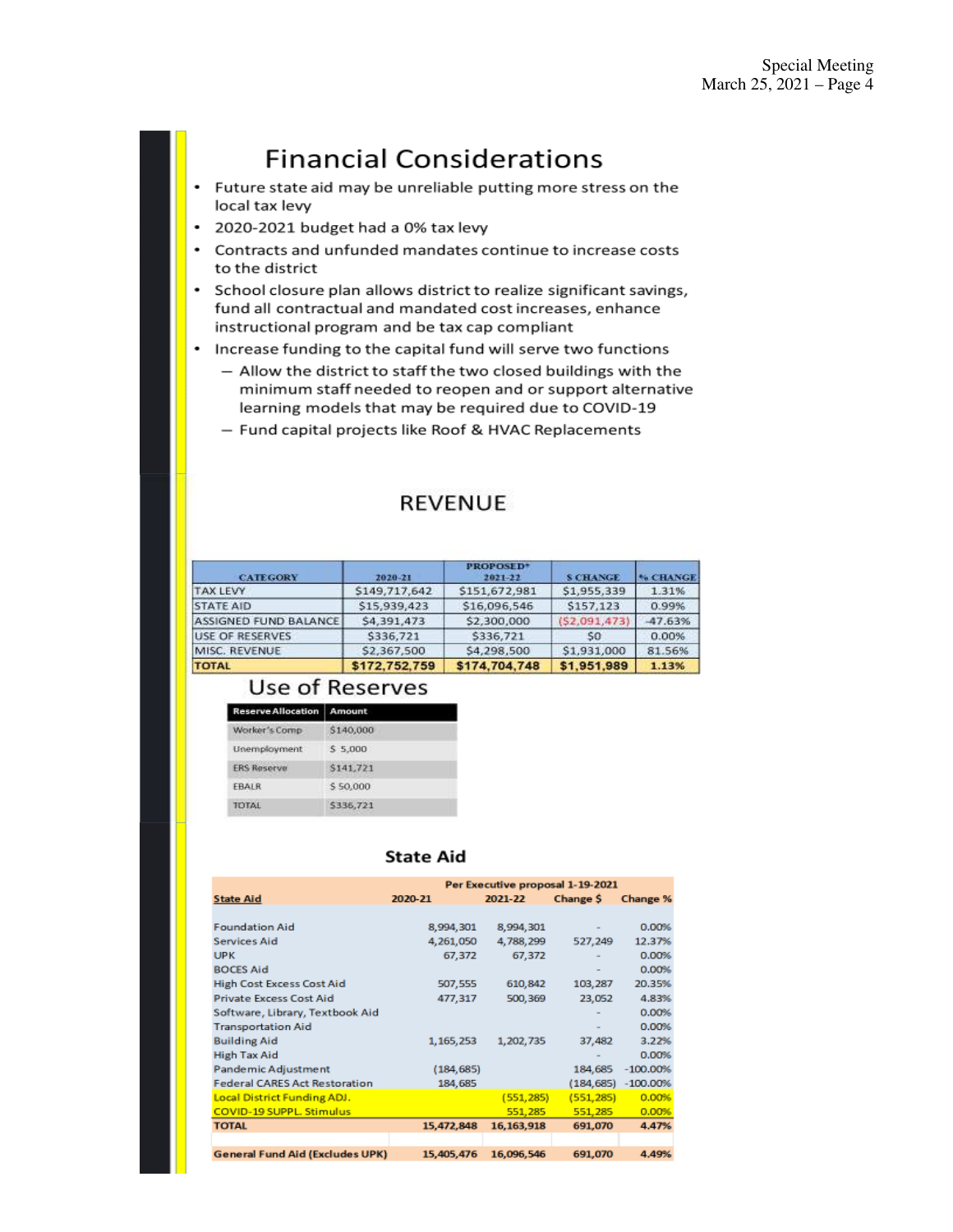## Revenue Sources- Tax Levy

| Year         | <b>Tax Levy Increase</b> | Allowable Levy Limit<br>(Capital Projects) |
|--------------|--------------------------|--------------------------------------------|
| 2016-17      | 0.50%                    | 0.55%                                      |
| 2017-18      | 1.46%                    | 1.67%                                      |
| 2018-19      | 2.10%                    | 2.38%                                      |
| 2019-20      | 2.56%                    | 3.22%                                      |
| 2020-21      | 0%                       | 1.01%                                      |
| $2021 - 22*$ | 1.31%                    | 1.68%                                      |
|              |                          |                                            |

\* Proposed Levy- not yet finalized

|                                                      | Actual<br>6/30/2017 | <b>Actual</b><br>06/30/18 | Actual<br>06/30/19 | Actual<br>06/30/20 | Projected<br>06/30/21 |
|------------------------------------------------------|---------------------|---------------------------|--------------------|--------------------|-----------------------|
| Restricted                                           |                     |                           |                    |                    |                       |
| <b>Reserves</b>                                      |                     |                           |                    |                    |                       |
| Capital                                              | 3, 193, 323         | 2,802.966                 | 1,671,067          | 1,692,155          | 1,700,000             |
| <b>Unemployment</b>                                  |                     |                           |                    |                    |                       |
| Insurance                                            | 824,190             | 821,008                   | 825.922            | 831.073            | 835,000               |
| Insurance                                            | 49,694              | 49.957                    | 50.564             | 51.189             | 52,000                |
| Employee Benefit                                     |                     |                           |                    |                    |                       |
| <b>Accrued Liability</b>                             | 3,860,578           | 3,006.311                 | 2.992.231          | 2,978,612          | 2,980,000             |
| Workers <sup>®</sup>                                 |                     |                           |                    |                    |                       |
| Compensation                                         | 2.408.599           | 2,695,673                 | 2.637.332          | 2.528.212          | 2,530,000             |
| Retirement                                           |                     |                           |                    |                    |                       |
| <b>Contribution</b>                                  | 2.611.114           | 2,780.992                 | 3.523.720          | 3.423.818          | 4.125,000             |
| <b>TOTAL</b><br><b>RESTRICTED</b><br><b>RESERVES</b> | 12,947,498          | 12,156,907                | 11.700.836         | 11,505,059         | 12.222.000            |
| <b>Fund Balance</b>                                  |                     |                           |                    |                    |                       |
| Assigned - reduce                                    |                     |                           |                    |                    |                       |
| tax levy                                             | 2,500,000           | 2,400,000                 | 2.375,000          | 4,391,473          | 2,300,000             |
| Assigned-                                            |                     |                           |                    |                    |                       |
| encumbrances                                         | 1,034,901           | 527.824                   | 661,527            | \$01,594           | 600,000               |
| Unassigned                                           | 6,532,273           | 6,672,414                 | 6.843.106          | 5.754.880          | 6,988,189             |
| <b>TOTAL FUND</b><br><b>BALANCE</b>                  | 10,067,174          | 9,600.238                 | 9.879,633          | 10.647.947         | 9,888,189             |
| <b>FUND BALANCE</b><br>& RESERVES                    | 23,014,672          | 21,757,145                | 21,580,469         | 22.153,006         | 22,110,189            |

### **Budget History**

| Year        | <b>Budget</b>  | % Increase |
|-------------|----------------|------------|
| 2016-2017   | \$161,380,883  | 1.12%      |
| 2017-2018   | \$163,306,840  | 1.19%      |
| 2018-2019   | \$166,810,381  | 2.15%      |
| 2019-2020   | \$171,077,668  | 2.56%      |
| 2020-2021   | \$172,752,759  | .98%       |
| 2021-2022*  | \$179,731,516  | 4.04%      |
| Preliminary | \$1.76,905,785 | 2.40%      |
|             | *174,704,748   | 1.13%      |

#### \*PRELIMINARY BUDGET

 $\begin{minipage}{.4\linewidth} \textbf{4} \end{minipage}$  Includes Savings from retirement incentive and reorganization  $\begin{minipage}{.4\linewidth} \textbf{5} & \textbf{6} & \textbf{7} & \textbf{8} \\ \textbf{7} & \textbf{8} & \textbf{9} & \textbf{10} \\ \textbf{10} & \textbf{11} & \textbf{12} & \textbf{10} \\ \textbf{11} & \textbf{12} & \textbf{13} & \textbf{1$ 

RESERVES & FUND BALANCE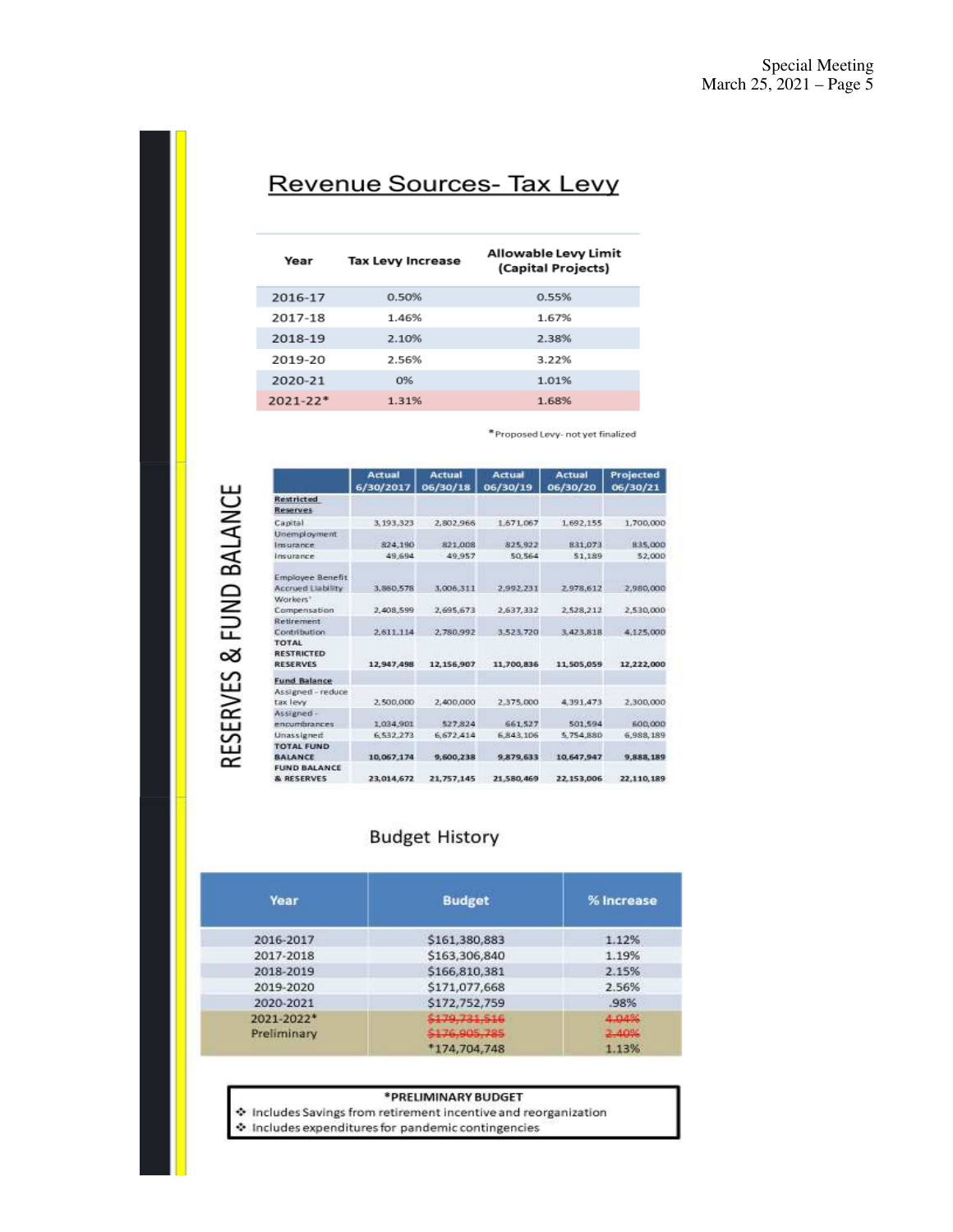# **Expenditure Summary**

| <b>CATEGORY</b>                 | 2020-21      | <b>Proposed</b><br>$2021 - 22$ | <b>SCHANGE</b> | <sup>9</sup> <sup>b</sup> CHANGE |
|---------------------------------|--------------|--------------------------------|----------------|----------------------------------|
| <b>SALARIES</b>                 | \$92,183,144 | \$89,702,991                   | $-2.480.153$   | $-2.69%$                         |
| <b>EOUIPMENT</b>                | \$1,241,647  | \$1,355,024                    | 113.377        | 9.13%                            |
| <b>CONTRACT SERVICES</b>        | \$32,130,153 | \$32,374,645                   | 244,492        | 0.76%                            |
| <b>MATERIALS &amp; SUPPLIES</b> | \$1,993,449  | \$2,123,516                    | 130,067        | 6.52%                            |
| <b>DEBT SERVICE</b>             | \$5,352,603  | \$5,501,359                    | 148,756        | 2.78%                            |
| <b>EMPLOYEE BENEFITS</b>        | \$38,390,013 | \$40,282,800                   | 1,892,787      | 4.93%                            |
| <b>INTERFUND TRANSFERS</b>      | \$1,461,750  | \$3,364,414                    | 1,902,664      | 130.16%                          |
| TOTAL                           |              | S172,752,759 \$174,704,748     | \$1,951,989    | 1.13%                            |

Capital Projects to Consider for  $2021 - 2022 - General$  Fund

| <b>PROJECT</b>          | <b>ESTIMATED</b><br>COST |
|-------------------------|--------------------------|
| ROOF REPAIR/REPLACEMENT |                          |
| HVAC REPAIR/REPLACEMENT |                          |
| <b>DISTRICTWIDE</b>     | \$2,474,414              |
|                         |                          |
| TOTAL                   | \$2,474,414              |

# **Capital Reserves**

- Capital Reserve
	- Requires voter approval to establish
	- · Requires voter approval to expend
	- 10 Year funding limit
	- Maximum funding level set by the voters
- **Existing Reserves** 
	- 2012 Capital Reserve
		- · Established September 19, 2012
		- Maximum limit \$12 million with an annual contribution not to exceed \$1.5 million
	- 2018 Capital Reserve
		- · Established May 15, 2018
		- Maximum limit \$20 million with an annual contribution not to exceed \$2 million
- Recommendation
- 2021 Capital Reserve
	- Proposition to the voters to establish a new reserve on May 18, 2021
	- Maximum limit \$20 million with an annual contribution not to exceed \$2 million
	- Replace expiring reserve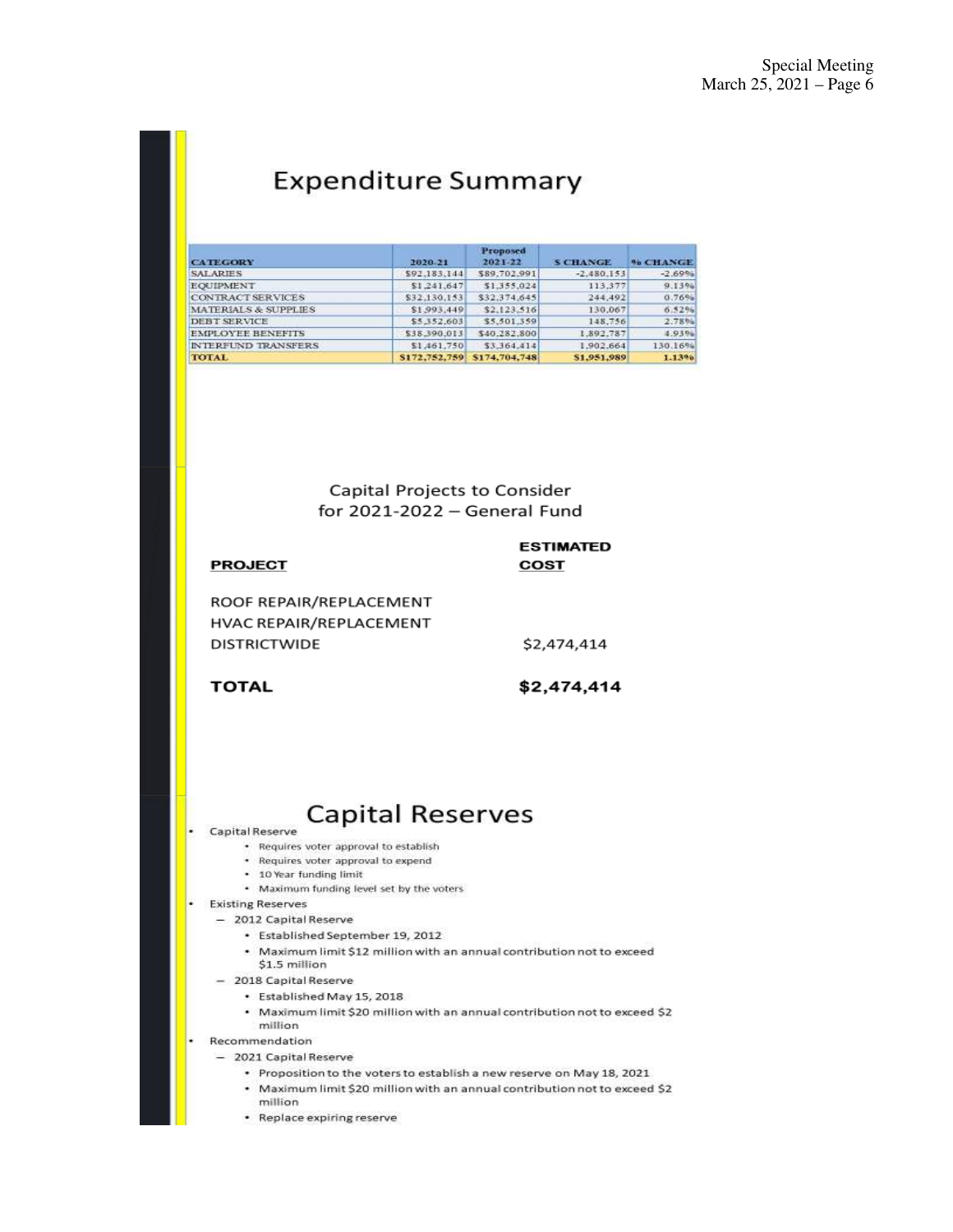### **Estimated Tax Rate Calculation**



For questions about your tax bill please contact: Julian GuthmanTown of Huntington Receiver of Taxes<br>Phone: (631) 351-3217 ebivona@HuntingtonNY.gov



### Projected Annual Tax Increases During Glidepath For

# Tax Levy History under the "Tax Cap"

| Year                    | <b>Tax Levy</b><br>Increase | <b>Allowable</b><br><b>Levy Limit</b> | % Under<br><b>Levy Limit</b> | <b>SUnderLevy</b><br>Limit* |
|-------------------------|-----------------------------|---------------------------------------|------------------------------|-----------------------------|
| 2012-13                 | 1.68%                       | 2.43%                                 | $-0.75%$                     | (1, 363, 411)               |
| 2013-14                 | 1.98%                       | 3.43%                                 | $-1.45%$                     | (1.940.056)                 |
| 2014-15                 | 1.99%                       | 2.18%                                 | $-0.19%$                     | (258, 358)                  |
| 2015-16                 | 1.15%                       | 1.81%                                 | $-0.66%$                     | (912, 917)                  |
| 2016-17                 | 0.50%                       | 0.55%                                 | $-0.05%$                     | (77,000)                    |
| 2017-18                 | 1.46%                       | 1.67%                                 | $-0.21%$                     | (298, 989)                  |
| 2018-19                 | 2.10%                       | 2.38%                                 | $-0.28%$                     | (397, 381)                  |
| 2019-20                 | 2.56%                       | 3.22%                                 | $-0.66%$                     | (965, 166)                  |
| 2020-21                 | $0.00\%$                    | 1.01%                                 | $-1.01%$                     | (1, 510, 417)               |
| <b>TOTAL</b><br>Average | 13.42%<br>1.49%             | 18.68%                                | $-5.26%$                     | (57, 723, 695)              |

"As reported on the NYSED Property Tax Report Card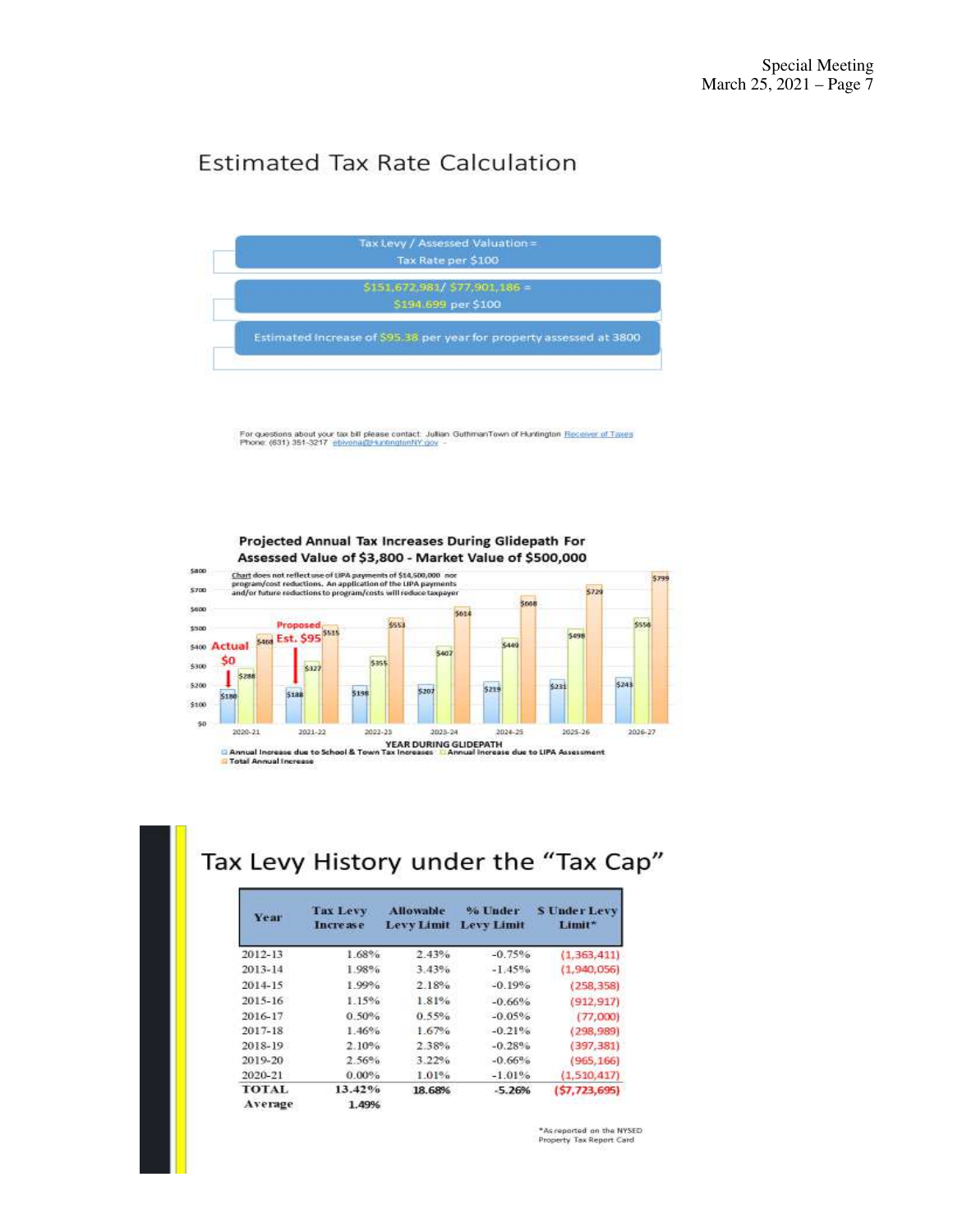#### Financial Planning- Projected Impact on Fund Balance & Reserves

Projected Trajectory if status quo remains



Financial Planning-Projected Impact on Fund Balance & Reserves

Stabilized use of Fund Balance & Reserves



2022-23 Proj. 3523-24 Proj 2024-25 Proj

### **Budget Development**

January 21 Budget Overview

March 4 Buildings & Grounds + Transportation,

March 11 Instruction, Technology, BOCES, Special Ed.

March 18 Personnel & Benefits

March 25\* Revenue+ Fund Balance & Reserves

\*Preliminary Public Hearing to Receive Public Input

April 8 Committee of the whole to consider & discuss public input at Preliminary Hearing and reconvene into public session to finalize budget

May 6 Hearing on finalized budget.

May 18 Budget Vote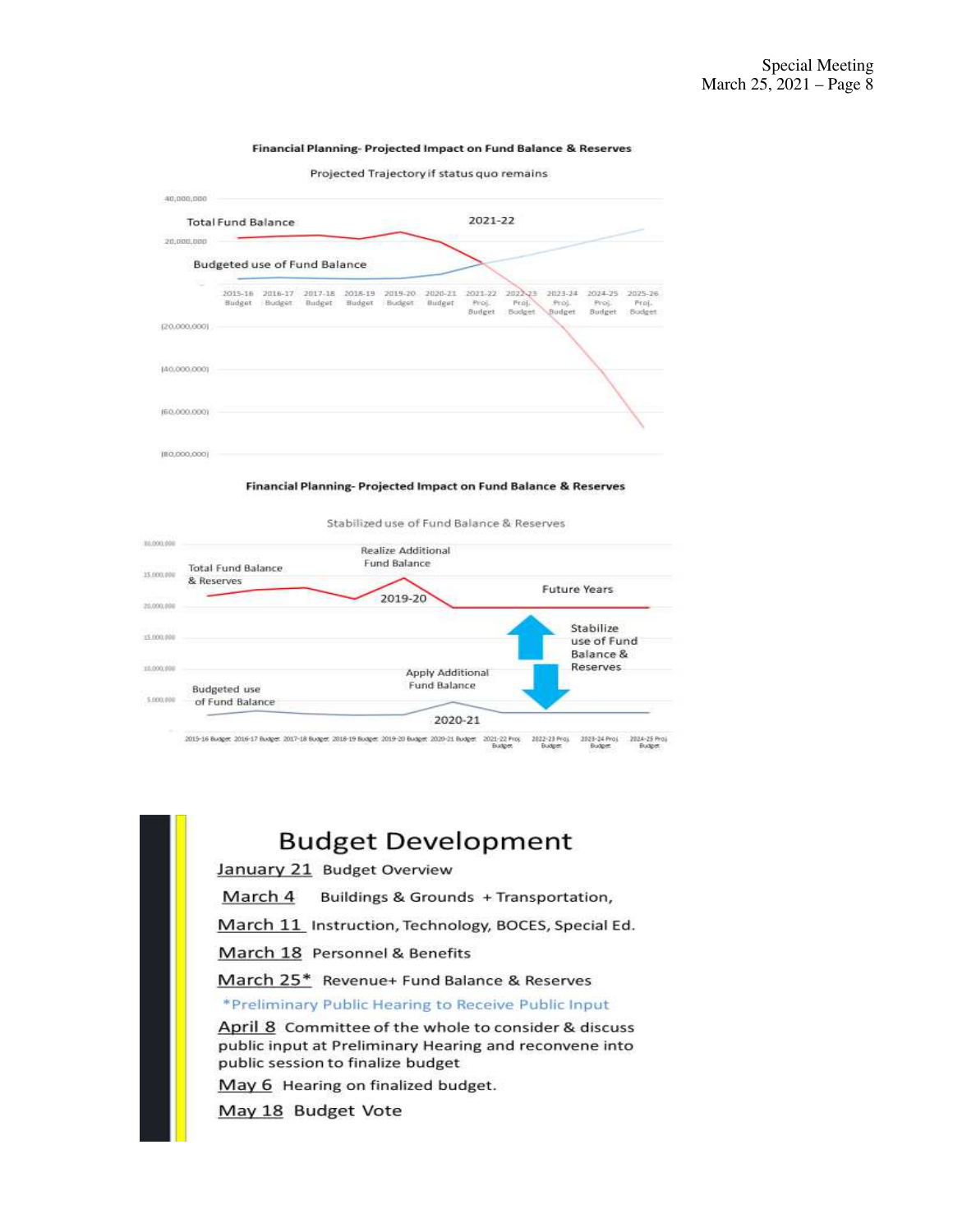Mr. Banzer thanked the administrative team. A great deal of thought and planning went into preparing the budget. They worked with various units, in particular the UTN regarding retirement incentives. Because of the careful planning and retirements, the level of excessing we would have to do is very close to zero and we could be in a situation where we may have to hire teachers to get to the levels expected this year. They were extremely sensitive to the community as well as the school community to be able to fund programs in the past and in the future and be mindful of the financial concerns and realities our families and community face.

There was a discussion of money received from the Cares Act, additional State Aid, assigned fund balance, 2% tax cap, capital reserves, LIPA glide path and payments from LIPA, capital projects, unfunded mandates, and the possibility of adding solar projects to the capital reserve.

### **9. BOARD AND COMMUNITY DISCUSSION OF SUPERINTENDENT'S PROPOSED 2021- 2022 BUDGET**

Discussion: 9.01 Opportunity for public input regarding the school budget for 2021-2022

Name Comment

- Christina Karman Stated that she is advocating for keeping Bellerose Elementary School open. It is not worth closing schools to save \$7 million. 5<sup>th</sup> graders do not need enhancements, they need stability. Asked where are all the savings, the budget shouldn't increase at all.
- Maria Martello Angelo Asked what is the rush to close both Dickinson and Bellerose by the fall of this year. There are so many unanswered questions, reassurances are needed in what the realignment is and changes they are comfortable with. If we put a pause on it what will happen?
- Scott Lewis Asked what expenses are specifically related to COVID. What will happen to money if we don't have COVID. The Budget is \$2 million higher than last year and there doesn't seem like there is enough savings for two schools being closed.
- Denise Schwartz Stated that it is not financially prudent to repair the portables to be used. If we are closing two buildings and want to save money we are re-appropriating too much staff and salaries and benefits are too high. We are not in the business of retaining taxpayer money for future use.
- Moriah Heuer Stated that Northport Middle School should not be closed and should never been closed. If the plan to put  $5<sup>th</sup>$  graders into the middle school goes forward, she would like a full time counselor for each 5<sup>th</sup> grade class at each middle school. It is important to support young kids who are being put in a new environment they have not been prepared for.

There was a discussion regarding having to pierce the tax cap if they have to keep Bellerose Avenue School and Dickinson Avenue School open.

### **10. SUPERINTENDENT'S REPORT, GENERAL - FOR BOARD ACTION**

Action: 10.01 District-wide School Safety Plan Recommendation to approve the District-wide School Safety Plan

Motion by Thomas Loughran, second by David Badanes.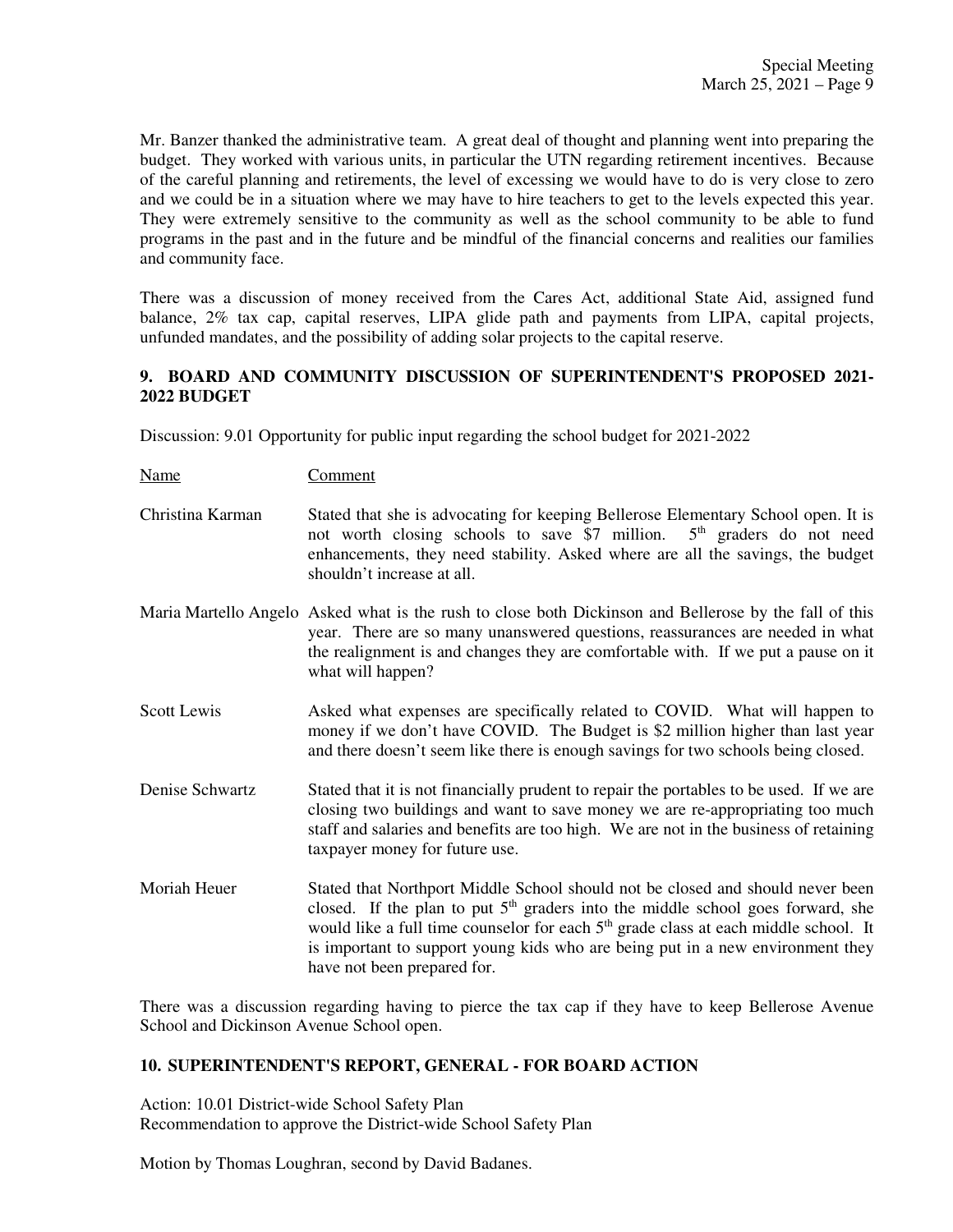Final Resolution: Motion Passes Yes: David Badanes, Victoria Buscareno, Thomas Loughran, Donna McNaughton, Allison C Noonan, David Stein Not Present at Vote: Larry Licopoli

Action: 10.02 Policies - Second Read and Adopt Recommendation to receive for a first read, revisions to the following policies:

10.02.2 #5420 "Student Health Services" 10.02.3 #5460 "Child Abuse, Maltreatment or Neglect Outside the Education Setting"

Motion by Thomas Loughran, second by David Badanes. Final Resolution: Motion Passes Yes: David Badanes, Victoria Buscareno, Thomas Loughran, Donna McNaughton, Allison C Noonan, David Stein Not Present at Vote: Larry Licopoli

Recommendation to sever the following policy:

10.02.1 #5150 "School Admissions"

Motion by Allison C Noonan, second by David Badanes. Final Resolution: Motion Passes Yes: David Badanes, Victoria Buscareno, Thomas Loughran, Donna McNaughton, Allison C Noonan, David Stein Not Present at Vote: Larry Licopoli

Recommendation to table the following policy:

10.02.1 #5150 "School Admissions"

Motion by David Badanes, second by Allison C Noonan. Final Resolution: Motion Passes Yes: David Badanes, Victoria Buscareno, Thomas Loughran, Donna McNaughton, Allison C Noonan, David Stein Not Present at Vote: Larry Licopoli

Action: 10.03 Legal Notice for the Budget Vote and Election of Trustees Recommendation to approve the Legal Notice for the Budget Vote and Election of Trustees to be held on Tuesday, May 18, 2021.

Motion by Thomas Loughran, second by David Badanes. Final Resolution: Motion Passes Yes: David Badanes, Victoria Buscareno, Thomas Loughran, Donna McNaughton, Allison C Noonan, David Stein Not Present at Vote: Larry Licopoli

Action: 10.04 Personnel Actions Report Recommendation to approve the attached Personnel Actions Report

Motion by Thomas Loughran, second by David Badanes. Final Resolution: Motion Passes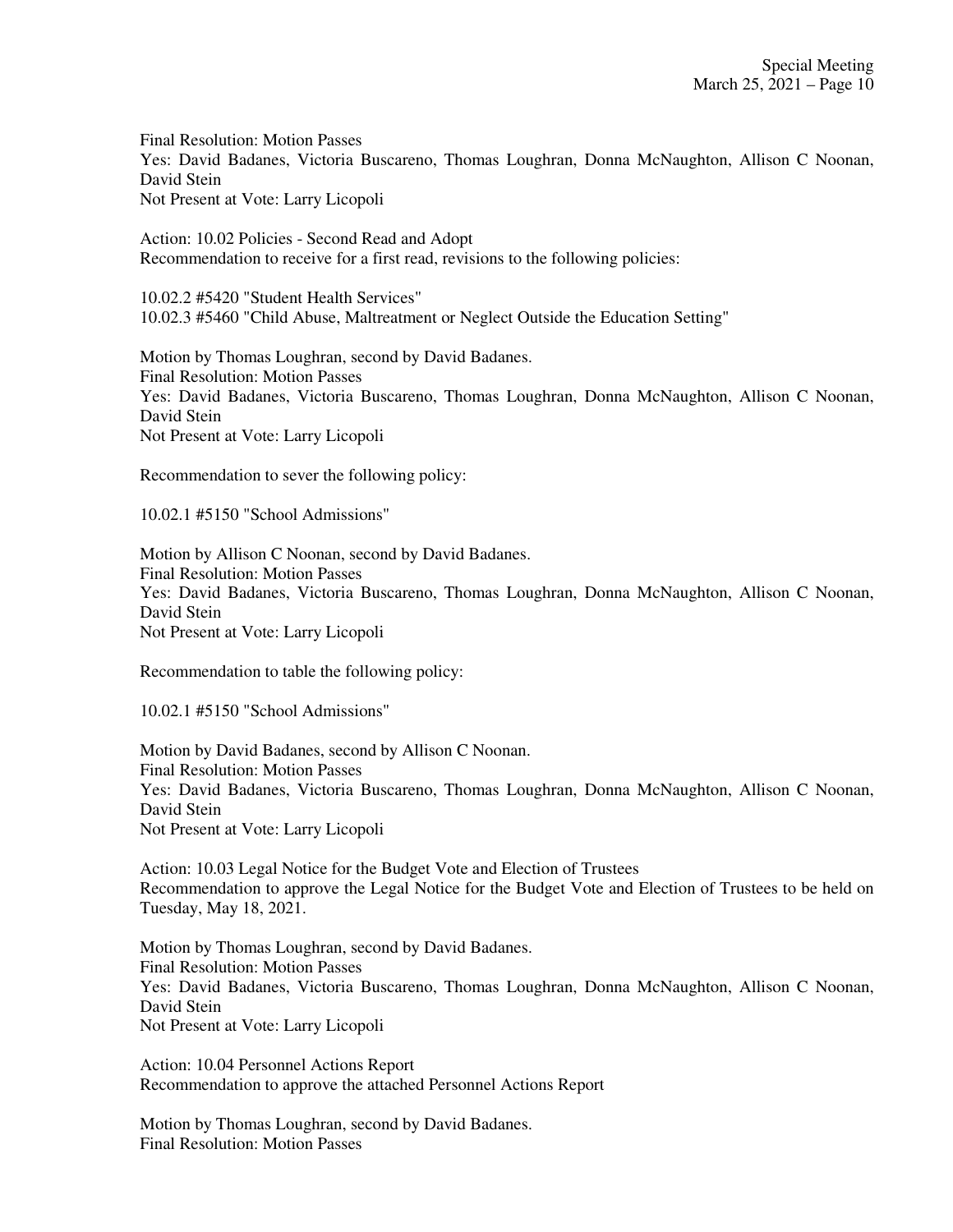Yes: David Badanes, Victoria Buscareno, Thomas Loughran, Donna McNaughton, Allison C Noonan, David Stein Not Present at Vote: Larry Licopoli

### **11. SUPERINTENDENT'S REPORT, FINANCIAL - FOR BOARD ACTION**

Action: 11.01 Johnson Controls

Recommendation to approve a Service Solution Agreement between the Northport-East Northport Union Free School District and Johnson Controls for a wireless cellular device to communicate with the Northport Fire Department for alarm signals. (B&G)

Motion by David Badanes, second by Allison C Noonan. Final Resolution: Motion Passes Yes: David Badanes, Victoria Buscareno, Thomas Loughran, Donna McNaughton, Allison C Noonan, David Stein Not Present at Vote: Larry Licopoli

**12. ADJOURNMENT** - Board policy requires adjournment by 10:30 pm, unless meeting is extended by vote.

Information: 12.01 Upcoming Meetings

SPECIAL MEETING TO FINALIZE BUDGET Thursday, April 8, 2021 7:00 p.m. Northport High School Auditorium

SPECIAL MEETING TO VOTE ON BOCES ADMINISTRATIVE BUDGET & TRUSTEES AND PUBLIC HEARING ON EDUCATIONAL IMPACT STATEMENT Tuesday, April 27, 2021 7:00 p.m. Northport High School Auditorium

SPECIAL MEETING TO RENDER A DETERMINATION ON PROPOSED SCHOOL BUILDING CLOSINGS Thursday, April 29, 2021 7:00 p.m. Northport High School Auditorium

President Badanes announced that there will be a special meeting on Tuesday, April 13<sup>th</sup> for the Board to receive the Educational Impact Statement from the School Closure Advisory Task Force.

Action: 12.02 Adjournment Recommendation to adjourn the meeting

Motion by David Badanes, second by Allison C Noonan. Final Resolution: Motion Passes Yes: David Badanes, Victoria Buscareno, Thomas Loughran, Donna McNaughton, Allison C Noonan, David Stein Not Present at Vote: Larry Licopoli

At 9:42 p.m., the Chair declared the meeting adjourned.